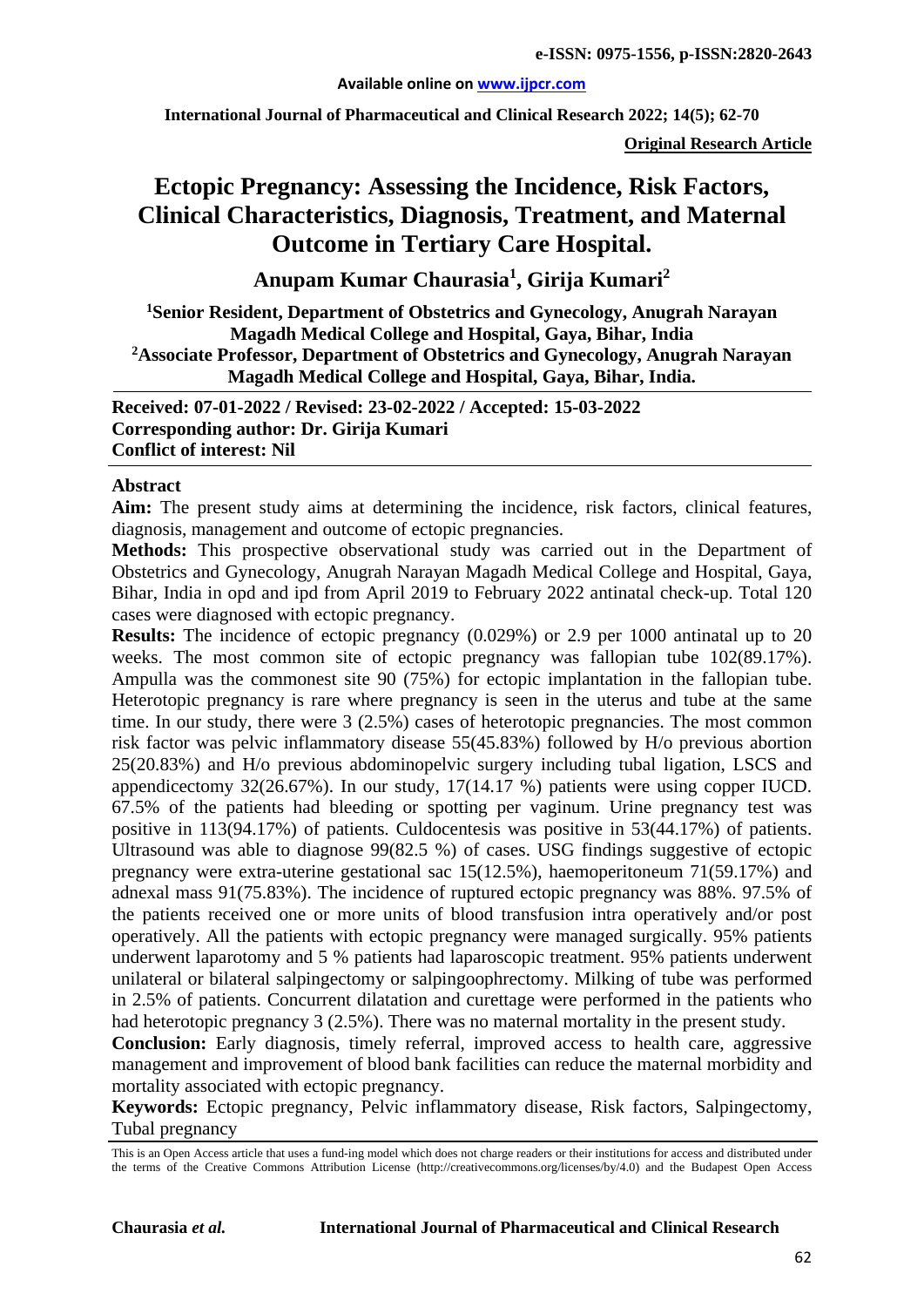Initiative (http://www.budapestopenaccessinitiative.org/read), which permit unrestricted use, distribution, and reproduction in any medium, provided original work is properly credited.

# **Introduction**

An ectopic pregnancy (EP) refers to the implantation of an embryo outside of the uterine cavity. Due to advances in laboratory testing, transvaginal ultrasound, chemotherapy and laparoscopy, the evaluation, diagnosis and management of EP has rapidly evolved. In parallel, maternal mortality has declined, from 3.5 of 10,000 pregnancies in 1970 to 2.6 of 10,000 in 1992. [1] The most common EP location is in the fallopian tube, predominantly the ampullary region of the fallopian tube. Implantation outside the fallopian tube—in the cervix, ovary, myometrium, abdominal cavity, interstitial (i.e., intramuscular/proximal) portion of the fallopian tube or coincidentally with an intrauterine pregnancy—occurs in less than 10 % of EPs. Heterotopic pregnancy (HP) refers to the coexistence of an intrauterine pregnancy with an EP in any of these locations. 'Cornual' pregnancies are those implanted in a horn of an anomalous uterus (i.e., unicornuate, bicornuate, didelphys or septate uteri); these do not uniformly require intervention and will not be included in this review. [2- 4]. In the developing world, the incidence is much higher and 1 in 10 women admitted with a diagnosis of tubal ectopic pregnancy ultimately die from the condition. [5] In the developing countries, ectopic pregnancy is possibly the second most common cause of maternal death next to post-abortal complications in the first three months of pregnancy. [6] Although, overall incidence of ectopic pregnancy has increased over the past few years, death due to ectopic pregnancy has declined. [7,8] The increase in incidence is because of increase in STD rates, cesarean rates and increasing ART pregnancies. On the other hand, availability of ultrasound and other diagnostic modalities and improvement in health facilities has helped to reduce the maternal morbidity and

mortality. [8-10] Absence of identifiable risk factors, varied clinical presentation, and non-availability of ultrasound may cause delay in diagnosis. Delayed diagnosis or late referral resulting in ruptured ectopic pregnancy may increase the maternal morbidity and mortality. Early diagnosis can make medical management and conservative surgery feasible. This can have a huge impact on the future fertility of the affected women. This study aims at evaluating the incidence, predisposing risk factors, clinical features, diagnosis and management of ectopic pregnancy in a tertiary care teaching hospital.

## **Material and Methods:**

This prospective observational study was carried out in the Department of Obstetrics and Gynecology, Anugrah Narayan Magadh Medical College and Hospital, Gaya, Bihar, India in opd and ipd from April 2019 to February 2022, after taking the approval of the protocol review committee and institutional ethics committee. Total 120 cases were diagnosed by sonography with ectopic pregnancy.

#### **Methodology:**

The details of history included age, parity, presenting symptoms, past obstetric history, past history of surgeries or medical disorders, method of contraception and history of infertility. Detailed Sexual history was taken to note any high risk for STD/PID. A detailed general physical examination, abdominal and p/v examination was done. All the patients were subjected to urine pregnancy tests and sonography. Culdocentesis was done in few patients. Routine blood and urine investigations were done. All the patients underwent laparotomy or laparoscopy. All 120 patients underwent surgical treatment. Intra operative findings,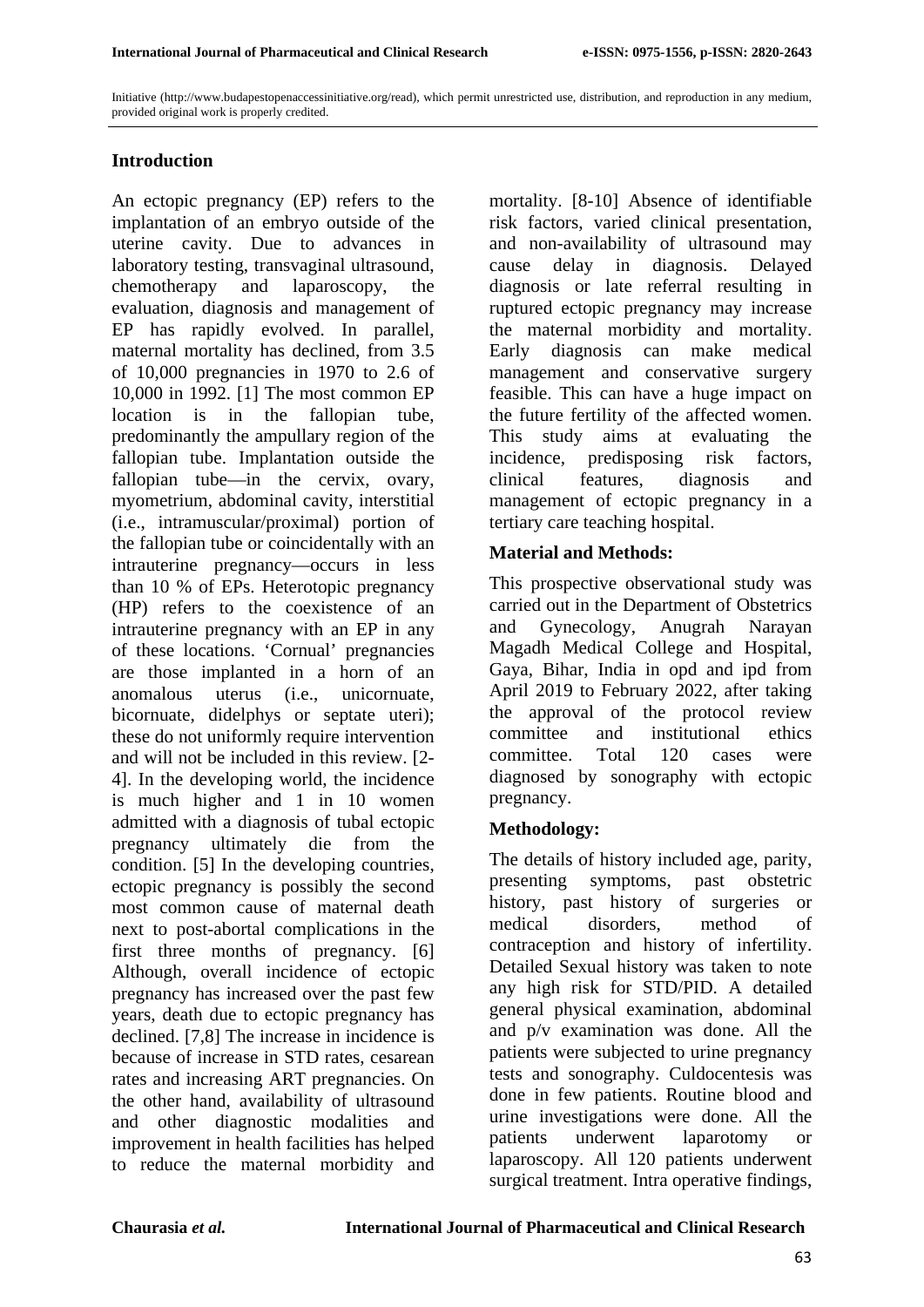surgical procedure, blood requirement, post-operative outcome was recorded. Prophylactic antibiotics were given to all patients at the time of induction of anaesthesia. Patients were followed up in the post-operative period with special attention to the development of fever, abdominal pain, distension of the abdomen and wound sepsis. Patients were discharged with an advice to come for follow up after a week.

## **Results:**

During the study period, 41000 up to 20 weeks Antinatal checkup and 120 ectopic pregnancies. Therefore, the incidence of ectopic pregnancy (0.029%) or 2.9 per 1000 deliveries.

| Age (years) | $N = 120$ | <b>Percentage</b> |
|-------------|-----------|-------------------|
| $20 - 25$   | 58        | 48.33             |
| $26 - 30$   | 40        | 33.33             |
| $30 - 35$   |           | 15                |
| Above 35    | $\angle$  | 3.33              |

## **Table 1: Distribution of cases according to age**

| Socio-economic status | No. of cases | <b>Percentage</b> |
|-----------------------|--------------|-------------------|
| Low                   | 74           | 61.67             |
| Medium                | クワ           | 22.5              |
| High                  | 19           | 15.83             |
| Total                 | 120          | 00                |

Table 1 gives the distribution of cases of ectopic pregnancy according to age. The mean age of the patients was 28.57±5.05 years. Majority of the patients 58 (48.33%) belonged to 20-25 years. 81.67% of the patients were ≤ 30 years. Table 2 show

that most of the patients 74 (61.67%) belonged to lower class socioeconomic status. Table 3 shows the distribution of the cases based on parity. Majority of the patients 88(73.33%) were multiparous. 20 (16.67%) of the patients were nulliparous.

| <b>Parity</b> | total ectopic pregnancy=120 | Percentage     |
|---------------|-----------------------------|----------------|
| In Nullipara  | $\gamma$                    | $16.6^{\circ}$ |
| In Primipara  |                             |                |
| In Multipara  | 88                          | 73.33          |

**Table 3: Distribution of cases according to parity**

Table 4 shows the distribution of cases according to the site of ectopic pregnancy. The most common site of ectopic pregnancy was fallopian tube 102(89.17%). Ampulla was the commonest site 90(75%) for ectopic

implantation in the fallopian tube. Heterotopic pregnancy is rare where pregnancy is seen in the uterus and tube at the same time. In our study, there were 3 (2.5%) cases of heterotopic pregnancies.

| Table 4: Distribution of cases according to site of ectopic pregnancy |  |  |  |  |
|-----------------------------------------------------------------------|--|--|--|--|
|-----------------------------------------------------------------------|--|--|--|--|

| <b>Site of Ectopic Pregnancy</b> | Total $=120$ | <b>Percentage</b> |
|----------------------------------|--------------|-------------------|
| 1. In Fallopian Tube             | -07          | 89.17             |
| $\bullet$ Ampullary              | 90           | 75                |
| Isthmic                          | 8            | 6.67              |
| Fimbrial                         | O            |                   |
|                                  |              |                   |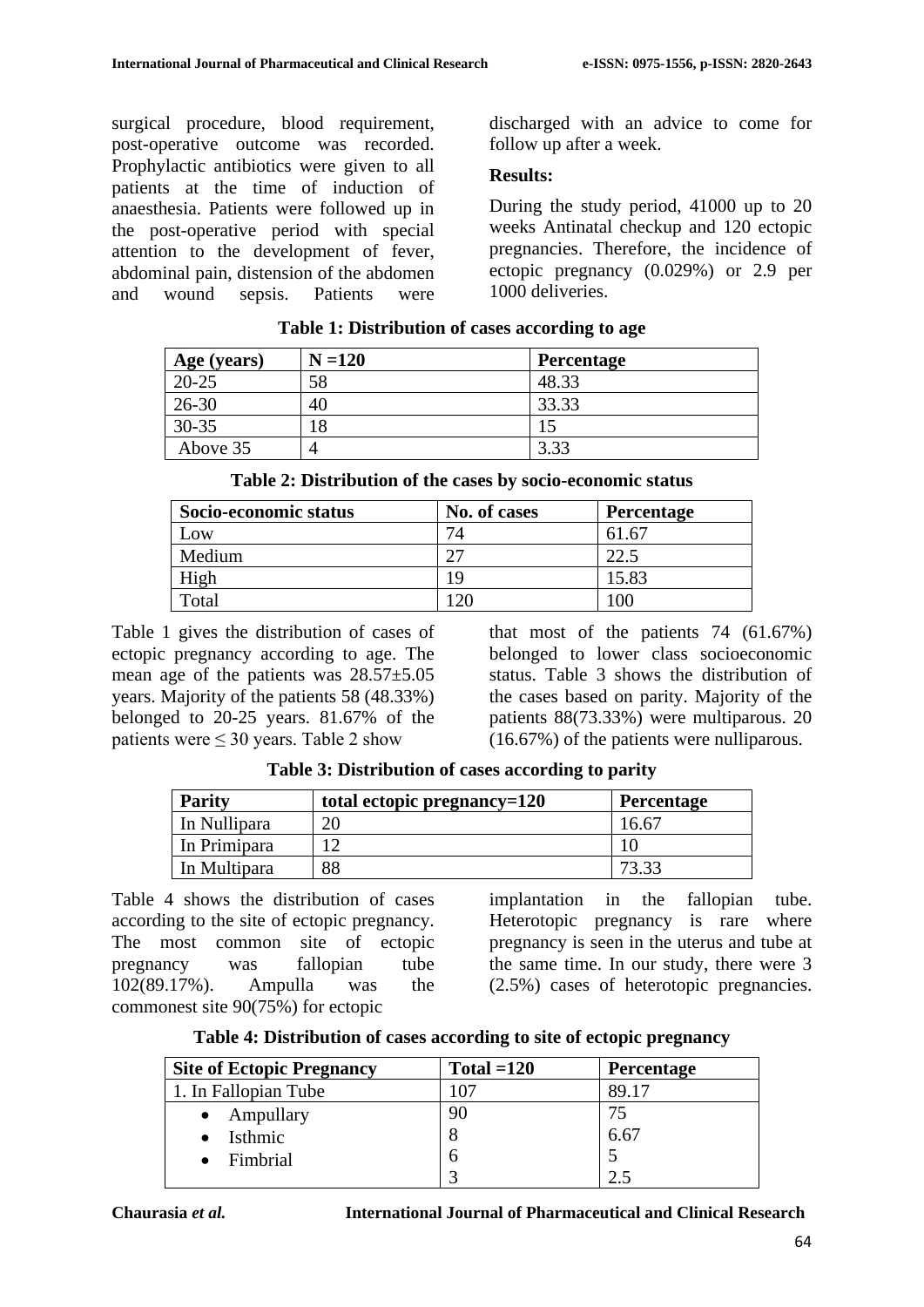| $\bullet$ Cornual        |     |              |
|--------------------------|-----|--------------|
| 2. In Ovary              |     | 6.6          |
| 3. In Abdominal cavity   |     | $.6^{\circ}$ |
| 4. Heterotopic Pregnancy |     |              |
| <b>Total</b>             | 120 | <b>100</b>   |

Table 5 shows the distribution of risk factors identified in the patients with ectopic pregnancy. The most common risk factor was pelvic inflammatory disease 55(45.83%) followed by H/o previous abortion 25(20.83%) and H/o previous abdominopelvic surgery including tubal ligation, LSCS and appendicectomy 32(26.67%). Although any form of contraception decreases the overall risk of pregnancy including ectopic Pregnancy, when contraceptive failure occurs in women using an IUCD or following tubal sterilization, risk of Ectopic Pregnancy is elevated. In our study, 17(14.17 %) patients were using copper IUCD. H/o infertility due to tubal block or other causes, treatment associated with infertility, endometriosis and H/o previous ectopic pregnancy were other identified risk factors.

Almost 95.83% patients in our study came with H/O variable period of amenorrhoea. 105(87.5%) cases complained of abdominal pain. 67.5% of the patients had bleeding or spotting per vaginum. However, the classical triad of amenorrhoea, abdominal pain and vaginal bleeding was seen in 55% cases. The other symptoms noted in our study were syncope 39(32.5%), nausea / vomiting 45(37.5%) and urinary symptoms 28(23.33%). In our study, 117(97.5%) of patients had severe pallor. The high incidence of pallor was probably because

97(80.83 %) of cases were associated with ruptured ectopic pregnancy or tubal abortion. The most important signs which guided in the diagnosis of ectopic pregnancy were cervical excitation pain 88(73.33%), abdominal tenderness 81(67.5%), adnexal mass or fullness 74(61.67%) and tenderness in the fornix 79(65.83%).

In the present study, urine pregnancy test was positive in 113(94.17%) of patients. Culdocentesis was positive in 53(44.17%) of patients. Ultrasound was able to diagnose  $99(82.5 \%)$  of cases. USG findings suggestive of ectopic pregnancy were extra-uterine gestational sac 15(12.5%), haemoperitoneum 71(59.17%) and adnexal mass 91(75.83%).

In the present study, the incidence of ruptured ectopic pregnancy was 88%. 97.5% of the patients received one or more units of blood transfusion intra operatively and/or post operatively. All the patients with ectopic pregnancy were managed surgically. 95% patients underwent laparotomy and 5 % patients had laparoscopic treatment. 95% patients underwent unilateral or bilateral salpingectomy or salpingoophrectomy. Milking of tube was performed in 2.5% of patients. Concurrent dilatation and curettage were performed in the patients who had heterotopic pregnancy 3 (2.5%). There was no maternal mortality in the present study.

| Table 5: Distribution of cases according to risk factors |            |     |  |
|----------------------------------------------------------|------------|-----|--|
| Factors                                                  | $Tota=120$ | (0) |  |

| <b>Risk Factors</b>               | Total=120 | $\frac{1}{2}$ |
|-----------------------------------|-----------|---------------|
| No risk factor                    | 26        | 21.67         |
| $H$ /0 PID <sup>*</sup>           | 55        | 45.83         |
| <b>Previous Ectopic Pregnancy</b> |           | 3.33          |
| H/o abdominopelvic surgeries      |           | 14.17         |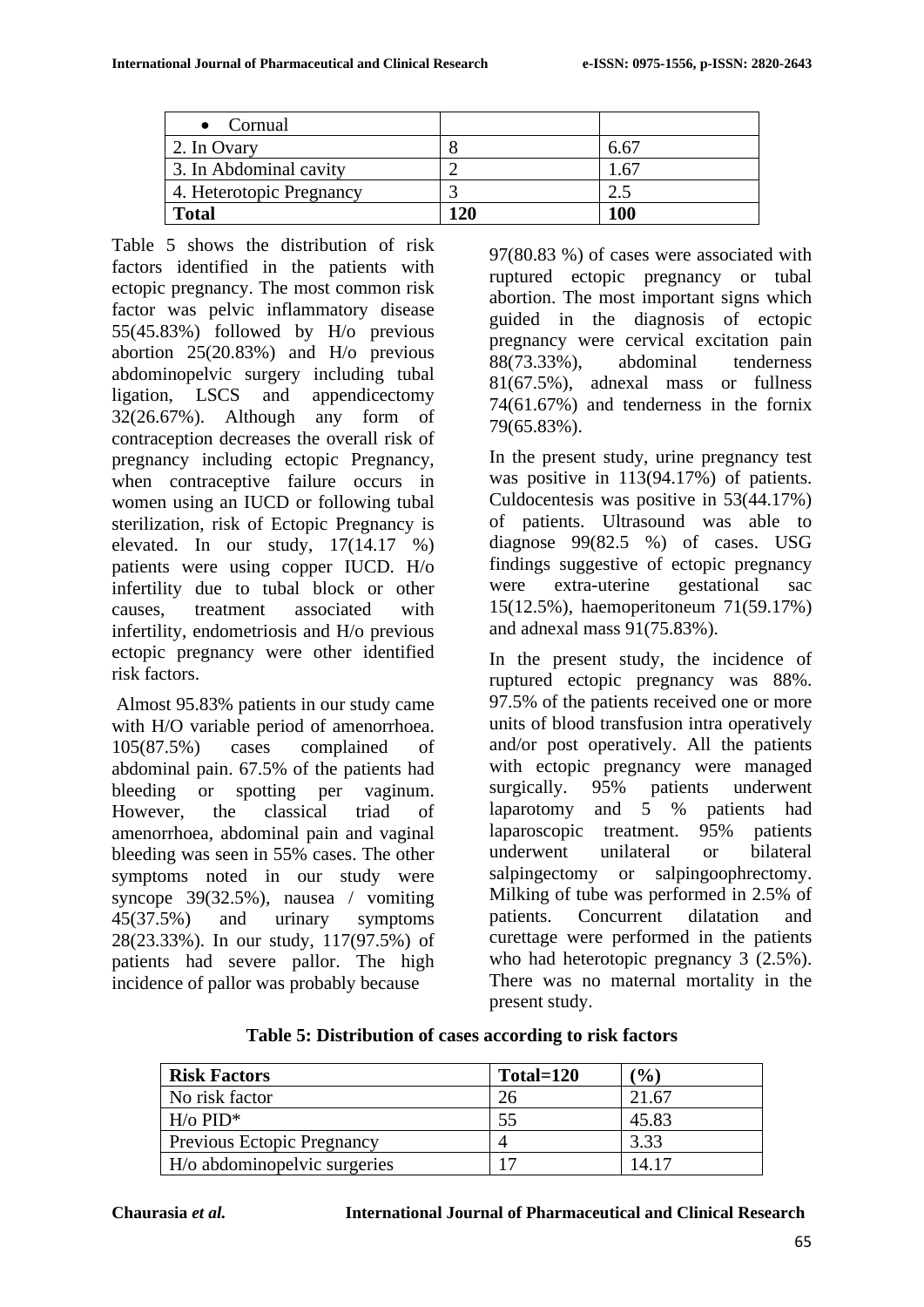| Tubectomy/Tubal surgery                                     |                | 5.83     |
|-------------------------------------------------------------|----------------|----------|
| <b>LSCS</b>                                                 | 8              | 6.67     |
| Others (e.g. Appendicectomy,<br>any<br>abdominal surgeries) | $\overline{0}$ | $\theta$ |
| H/O IUCD usage                                              | 17             | 14.17    |
| H/O Oral contraceptive pill usage                           | 11             | 9.17     |
| H/O Previous abortion                                       | 25             | 20.83    |
| H/O infertility                                             | 13             | 11.82    |
| H/O Endometriosis                                           | 4              | 3.33     |
| abdominal pain                                              | 105            | 87.5     |
| bleeding or spotting per vaginum                            | 81             | 67.5     |

\*PID- Pelvic Inflametry Disease

# **Discussion:**

In the present study, the incidence of ectopic pregnancy was 0.029%. The incidence of ectopic pregnancy in other Indian studies conducted during 1996 to 2015 ranged from 0.25% to 1.9%. [8-17] Similar to our study, there was an increasing trend in the incidence of ectopic pregnancies in the studies conducted by Jophy et al (7.4 per 1000 live births to 15.2 per 1000 live births) and Porwal et al. [8,9] Shobeiri et al conducted a study of 872 women with ectopic pregnancy in Iran during 2000 to 2010. They found that the incidence of ectopic pregnancy increased from 1.5 per 1000 pregnancy in 2000 to 4.8 per 1000 pregnancy in 2010. Majority of the patients 58 (48.33%) belonged to 20-25 years. 81.67% of the patients were  $\le$ 30 years. Similar to our study, most studies reported that majority of women diagnosed with ectopic pregnancy belonged to this age group. [9,11-20]. This is probably because sexual activity and fertility of women is highest during this period. In the present study Majority of the patients 88 (73.33%) were multiparous. 20 (16.67%) of the patients were nulliparous, which was comparable with studies by Bhuria et al, Rakhi et al, Yadav et al and Prasanna et al. [10, 17,20,21] In the present study, The most common site of ectopic pregnancy was fallopian tube 102 (89.17%). Ampulla was the commonest site 90 (75%) for ectopic

implantation in the fallopian tube. Ampullary pregnancy was seen in 53.84% to 80% of the ectopic pregnancies in other studies.[10,11,13,20] In our study, In our study, there were 3 (2.5%) cases of heterotopic pregnancies. In our study, 6.67% of the ectopic pregnancy was ovarian. In other studies, the non-tubal sites for ectopic pregnancy were ovaries, cervix, broad ligament, rudimentary horn of uterus and abdominal cavity. [10,11,15,20]. In the present study, the most common risk factor was pelvic inflammatory disease 55 (45.83%). Yadav ST et al, Yadav A et al, Jophy et al and Shivakumar et al also found H/O PID as the major risk factor for ectopic pregnancy. [8,10,12,16] Moini et al reported a strong association between prior PID and ectopic pregnancy. [22] Past history of previous abortion with or without D&C was found to be an important risk factor in most studies including the present study. [8,10-14,21] This is probably because of tubal damage following post abortal infections. Although any form of contraception decreases the overall risk of pregnancy including ectopic Pregnancy, when contraceptive failure occurs in women using an IUCD or following tubal sterilization, risk of ectopic Pregnancy is elevated. In our study, we found that IUCD or oral contraceptive pill usage predisposed to ectopic pregnancy. A higher incidence of ectopic pregnancy among IUCD users was noted in most studies. [8,10,13] Parashi et al found that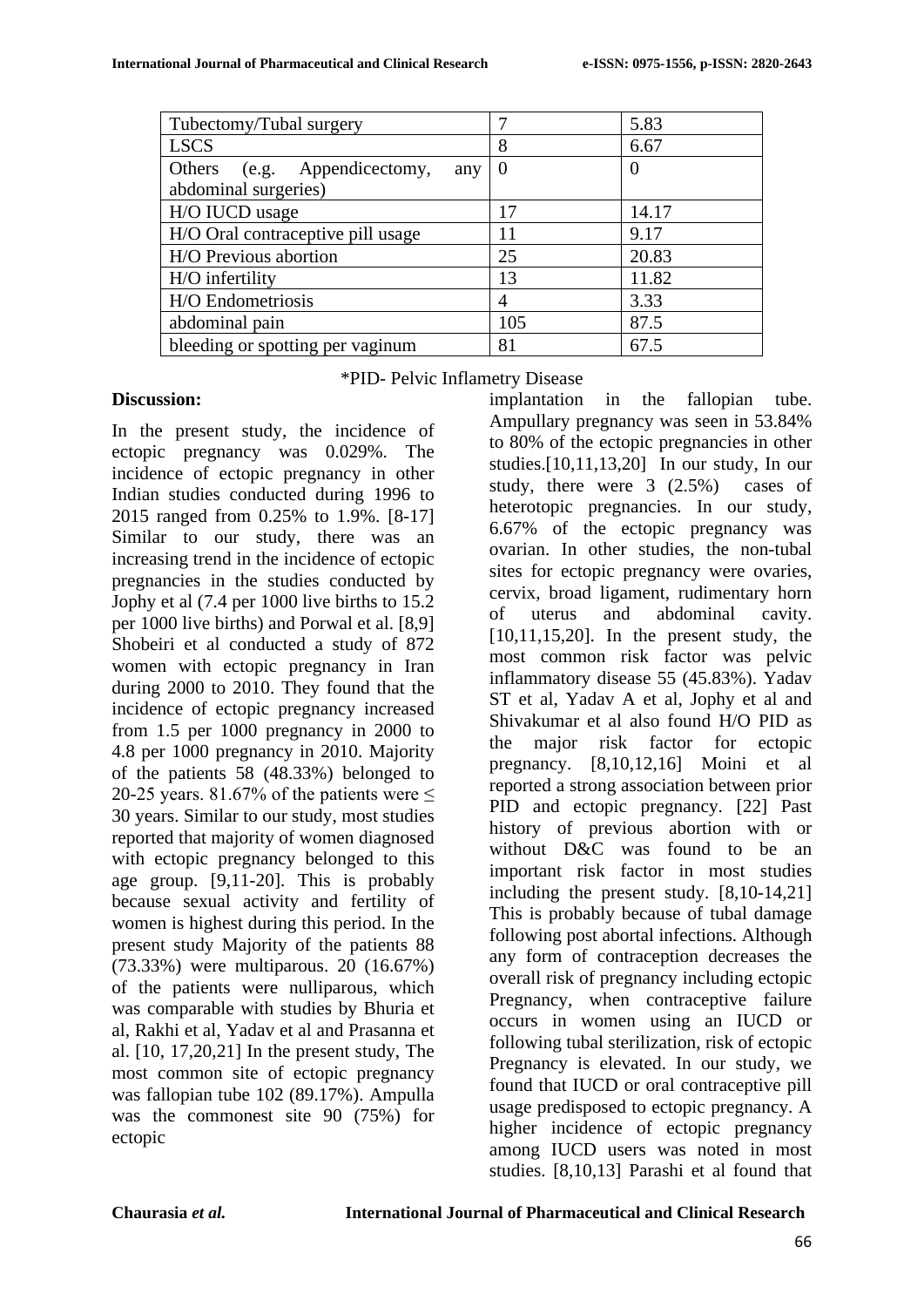usage of IUCD increases the risk of ectopic pregnancy significantly whereas oral contraceptive pills prevent ectopic pregnancy. [23] Moini et al found that usage of IUCD increased the risk of subsequent ectopic pregnancy four to fivefold. [22] Probably, IUCDs predispose to PID or induce inflammatory changes in the endosalpinx leading to subsequent ectopic pregnancy. Therefore, women with poor menstrual hygiene, those at risk of STDs/PID should be suggested alternative (barrier) methods of contraception. In our study, tubal ligation was associated with ectopic pregnancy in 7(5.87%) of patients. Other studies have reported that the risk of tubal pregnancy following tubal ligation or tubal surgery is 5.4% to 16.21%. [8,10-12 16,21] Moini et al reported that women with previous tubal surgery were likely to have ectopic pregnancy two to three times more than controls. [22] In the present study, 3.33% of the study subjects had past history of ectopic pregnancy. Other studies noted that 5.4% to 10.95% of women with ectopic pregnancy had H/o prior ectopic pregnancy. [8,10,16,20,21] Moini et al have reported that among all the risk factors of ectopic pregnancy the association between subsequent ectopic pregnancy and previous ectopic pregnancy was the strongest. [22] Parashi et al found an increased risk of 7-9 fold in women with previous ectopic pregnancy. [23] H/o infertility was found in 13(11.82%) of women in the present study. Other studies have observed that 10%-23.7% of women with ectopic pregnancy had history of infertility. [8,11-14,20,21] Tubal pathology, endometriosis, ovulation induction and ART are the probable reasons for association of infertility with occurrence of ectopic pregnancy. Moini et al found a strong association between infertility and ectopic pregnancy. [22] However; Parashi et al did not find significant association of infertility with occurrence of ectopic pregnancy. [23] In the present study, H/o previous abdominopelvic surgery including tubal

ligation, LSCS and appendicectomy 32(26.67%) women. Simsek Y et al analysed the risk factors in 35 ectopic pregnancies. They found that 46% women had history of Caesarean section. [24] Parashi et al found that there was a significant relationship between abdominal/pelvic surgery and incidence of ectopic pregnancy. [23] In their studies, Wakankar et al and Yadav A et al reported that 32% and 26.02% of women with ectopic pregnancy respectively had history of LSCS.[10,13] A possible explanation for this association is formation of peritubal adhesions. Ragab et al conducted a univariate and multivariate analyses of various risk factors for ectopic pregnancy and demographic characteristics. Univariate analyses showed that H/o previous abortion, H/o abdominal surgery, PID, H/o previous D&C and IVF were associated significantly with increased risk of ectopic pregnancy. Multivariate analyses showed that past abdominal surgery, IVF, H/o PID were the only significant risk factors in nulliparous women.[25]. The present study and other comparative studies show that PID, previous abortions, abdominopelvic surgeries contribute to the risk of subsequent ectopic pregnancy. These risk factors are modifiable. Early diagnosis and adequate treatment of PID, performing D& C under strict aseptic conditions, ensuring adequate haemostasis during surgeries, employing methods to reduce post op adhesions during surgery and adequate antibiotic cover may help in reducing the incidence of ectopic pregnancy. In the present study, 21.67% of women had no identifiable risk factor. Other studies have also reported that ectopic pregnancy can occur in women (20%-58.3%) with no identifiable risk factor. [8,11,12,16,21] This fact emphasizes that ectopic pregnancy should be suspected when clinical features are suggestive of ectopic pregnancy even in low risk women. One has to remember that absence of symptoms does not rule out ectopic pregnancy.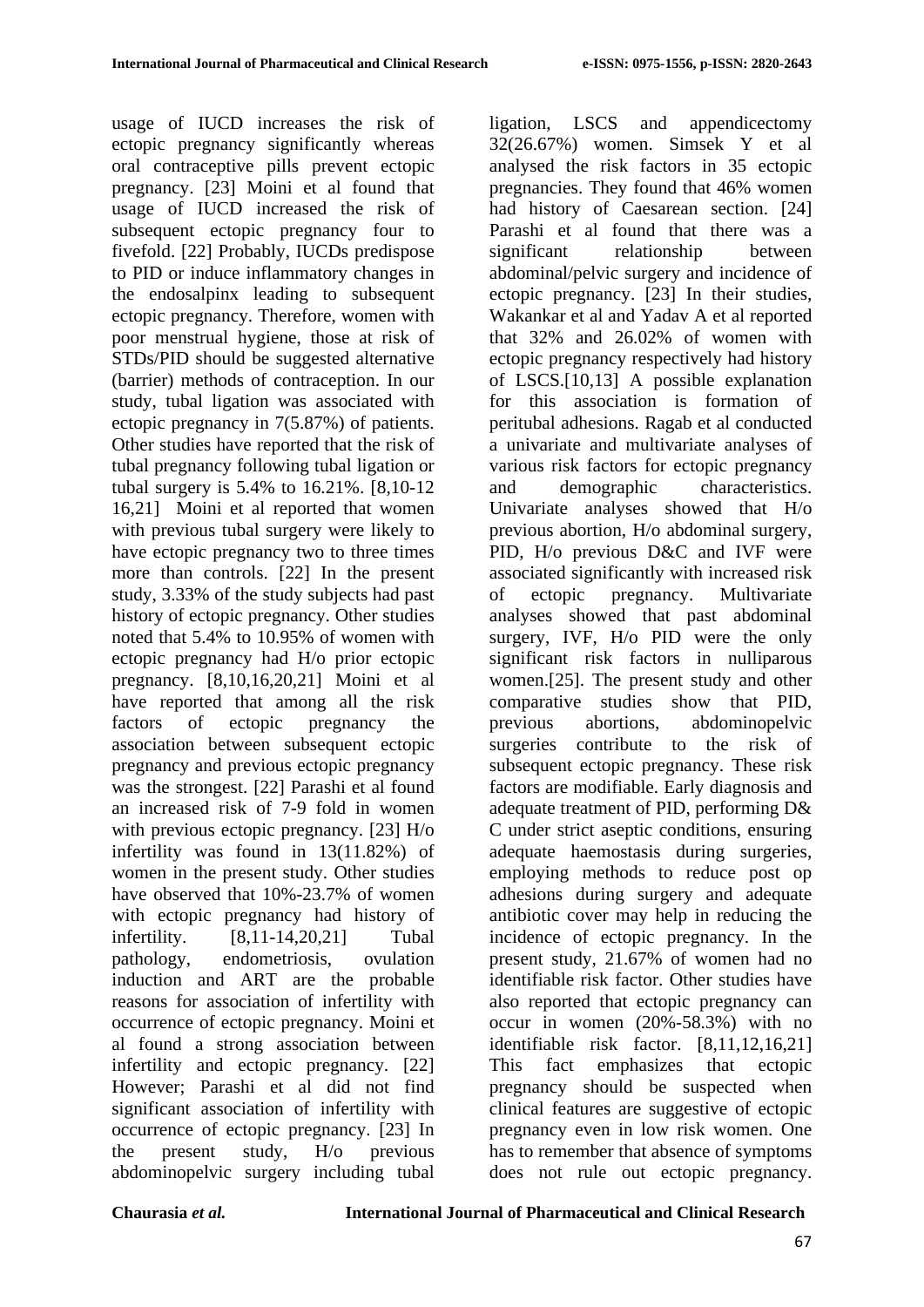Almost 95.83% patients in our study came with H/o variable period of amenorrhoea. Similar observation was noted by Prasanna et al (96%). [21] In other studies, amenorrhoea was noted in 54.9%-84.3% patients. [8,11-13,15,20] Abdominal pain was seen in 105(87.5%) cases in the present study. Other studies reported that abdominal pain was a frequent and constant symptom in 80%- 95% patients. [8,11-13,16,20,21] In the present study, 67.5% of the patients had bleeding or spotting per vaginum. This was similar to the observations by Yadav ST et al (72.2%), Shivakumar et al (70%), Jophy et al (66.6%) and Wakankar et al (65.4%). [8,12,13,16] However, the classical triad of amenorrhoea, abdominal pain and vaginal bleeding was seen in 55% of the cases in the present study which was comparable to the observation by Wakankar et al (53.84%) and Shetty et al (50%). [5,11] Only 22% of the cases had presented with the classical triad of symptoms in the study by Shukla et al. This shows that unless the obstetrician has high index of suspicion, diagnosis of ectopic pregnancy may be missed or delayed. [15] Clinical presentation, urinary pregnancy test, Culdocentesis and ultrasound were the diagnostic tools used for diagnosis of ectopic pregnancy. In the present study, urine pregnancy test was positive in 113(94.17%) of patients. This was in concordance with the studies by Gaddagi et al (97.3%), Prasanna et al (94%), Yadav ST et al (100%) and Shukla et al (98.04%). [11,15,16,21] In the present study, culdocentesis was positive in 53(44.17%) of patients. This was comparable to the study by Gaddagi et al (37.8%). [11] In the present study, Ultrasound was able to diagnose 99(82.5 %) of cases. USG findings suggestive of ectopic pregnancy were extra-uterine gestational sac 15(12.5%), haemoperitoneum 71(59.17%) and adnexal mass 91(75.83%), as against an incidence of 60.52% - 89.1% as observed in other studies. [11,13-15,17] This shows that

majority of cases with ectopic pregnancy present as ruptured ectopic pregnancies. This emphasizes the need for early diagnosis. Women with high risk of ectopic pregnancy must be emphasized to consult the obstetrician as early as possible when they miss the periods. In the present study, all the patients with ectopic pregnancy were managed surgically. 95% patients underwent laparotomy and 5 % patients had laparoscopic treatment. In most studies, surgery was the main stay of treatment. [9-13] In the present study and in the studies by Bhuria et al and Shetty et al, 96%, 95.2% and 98% of the patients underwent unilateral or bilateral salpingectomy or salpingoophrectomy respectively. [7,17] Treatment modality for ectopic pregnancy depends on site of pregnancy, ruptured or unruptured pregnancy, availability of laparoscopy, surgical expertise, need to retain fertility and choice of patient. There was no maternal mortality in our study as reported by many other studies. [7-16] This shows that early diagnosis, timely and prompt management of ectopic pregnancy, availability of adequate blood and blood components improves the outcome of ectopic pregnancies. Delay in seeking healthcare, accessibility to expert health facilities, initial misdiagnosis and delayed referral are important deterrents to prompt management of ectopic pregnancy. [27,28]

# **Conclusion:**

Ectopic pregnancy is one of the commonest obstetrical emergencies with significant maternal morbidity and mortality. The incidence of ectopic pregnancy is on the rise. The incidence of ruptured ectopic pregnancy is high in developing countries due to late diagnosis and delayed referral. In developing countries, PID and postabortal sepsis continue to be the most important risk factor for ectopic pregnancy. Since many patients may not have identifiable risk factors, a high index of suspicion is vital for early diagnosis. Women at high risk for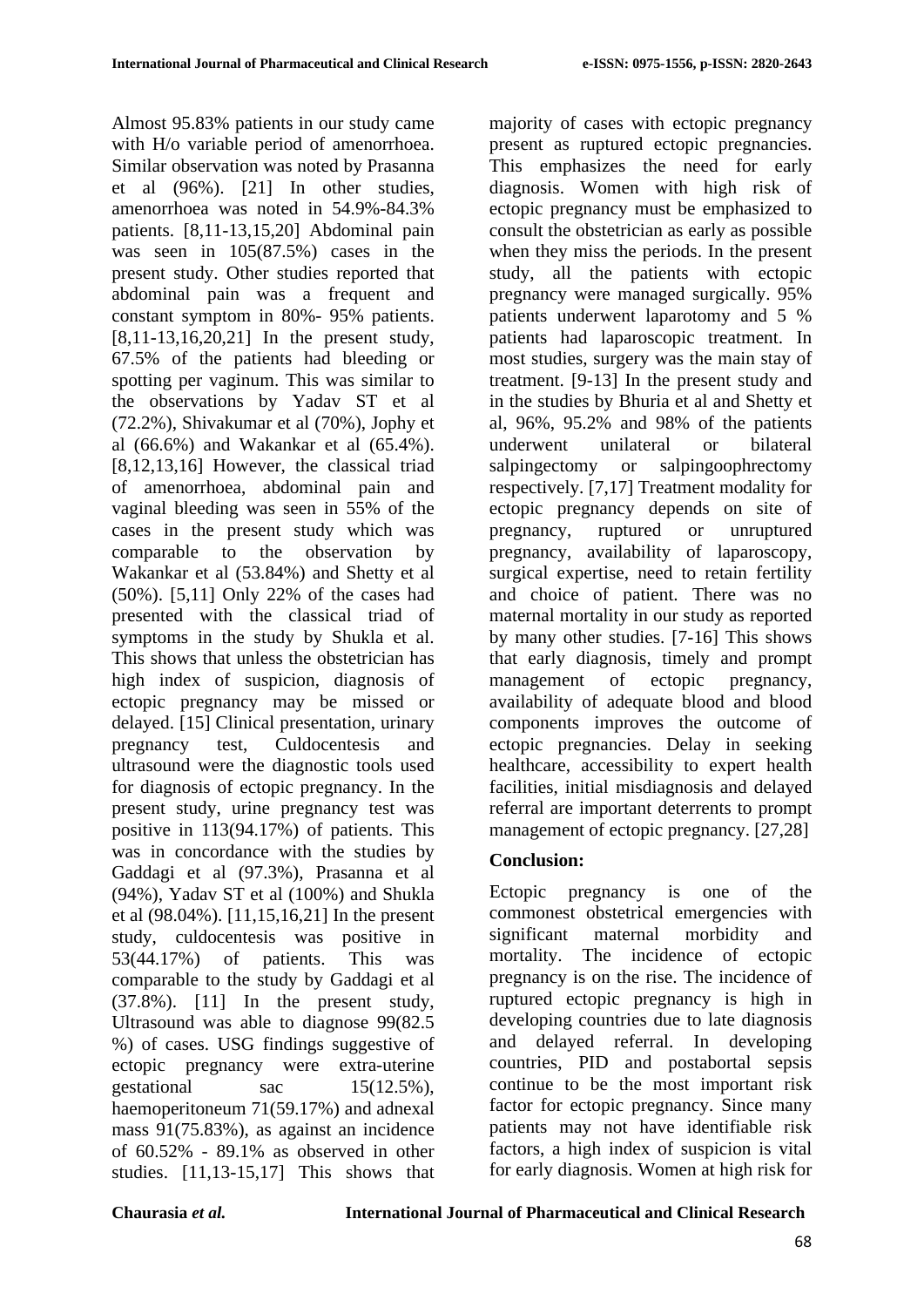ectopic pregnancy must be counselled about the possibility for future ectopic pregnancy and its consequence.

## **Reference**

- 1. Creanga AA, Shapiro-Mendoza CK, Bish CL, Zane S, Berg CJ, Callaghan WM. Trends in ectopic pregnancy mortality in the United States: 1980– 2007. Obstet Gynecol. 2011; 117:837– 43.
- 2. Arleo EK, DeFilippis EM. Cornual, interstitial, and angular pregnancies: clarifying the terms and a review of the literature. Clin Imaging. 2014; 38:763– 70.
- 3. Hoffman BL, Schorge JO, Schaffer JI, Halvorson LM, Bradshaw KD, Cunningham F, et al. Chapter 7. Ectopic pregnancy. In: Hoffman BL, Schorge JO, Schaffer JI, Halvorson LM, Bradshaw KD, Cunningham F, Calver LE, editors. Williams gynecology. 2nd ed. New York: McGraw-Hill; 2012.
- 4. Lau S, Tulandi T. Conservative medical and surgical management of interstitial ectopic pregnancy. Fertil Steril. 1999; 72:207–15
- 5. Leke RJ, Goyaux N, Matsuda T, Thonneau PF. Ectopic pregnancy in Africa: a population-based study. Obstet Gynecol. 2004; 103:692-97.
- 6. Thonneau P, Hijazi Y, Goyaux N, Calvez T, Keita N. Ectopic pregnancy in Conakry, Guinea. Bull World Health Organ. 2002; 80:365-70.
- 7. Shetty VH, Gowda S, Lakshmidevi M. Role of ultra sonography in Diagnosis of ectopic pregnancy with clinical analysis and management in tertiary care hospital. J Obstet Gynecol Ind. 2014;64(5):354-57.
- 8. Jophy R, Thomas A, Mhaskar A. Ectopic pregnancy -5 year experience. J Obstet Gynecol Ind. 2002; 52:55-8.
- 9. Gupta R, Porwal S, Swarnkar M, Sharma N, Maheshwari P. Incidence, trends and risk factors for ectopic pregnancies in a tertiary care hospital

of Rajasthan. JPBMS. 2012;16(07):1- 3.

- 10. Yadav A, Prakash A, Sharma C, Pegu B, Saha MK.Trends of ectopic pregnancies in Andaman and Nicobar Islands.Int JReprod Contracept Obstet Gynecol. 2017;6:15-9
- 11. Gaddagi RA, Chandrashekhar AP. A Clinical Study of Ectopic Pregnancy. J Clin Diagn Res. 2012;6(5):867-9.
- 12. Shivakumar HC, Umashankar KM, Ramaraju HE. Analysis of forty cases of ectopic pregnancies in tertiary care hospital in south India. Indian Journal of Basic and Applied Medical Research; 2013: 3(1):235-241.
- 13. Wakankar R, Kedar K. Ectopic Pregnancy- A rising Trend. Int J Sci Stud. 2015;3(5):18-22.
- 14. Mufti S, Rather S, Mufti S, Rangrez RA, Wasiqa, Khalida. Ectopic pregnancy: an analysis of 114 cases. JK Practitioner. 2012;17(4):20-3.
- 15. Shukla DB, Jagtap SV, Kale PP, Thakkar HN.Study of ectopic pregnancy in a tertiary care centre.Int J Reprod Contracept Obstet Gynecol. 2017;6:975-9.
- 16. Yadav ST, Kaur S, Yadav SS. Ectopic pregnancy an obstetric emergency: retrospective study from medical college Ambala, Haryana, India.Int J Reprod Contracept Obstet Gynecol. 2016;5:2210-4.
- 17. Bhuria V, Nanda S, Chauhan M, Malhotra V. A retrospective analysis of ectopic pregnancy at a tertiary care centre: one year study. Int J Reprod Contracept Obstet Gynecol. 2016; 5:2224-7.
- 18. Nair L, Peter N, Rose A. International Journal of Biomedical Research 2015;6(05):331-3.
- 19. Báez, J. A. A., Vargas, S. V., Cordero, J. F. B., Martínez, L. F. C., Rojas, L. E. P., Restrepo, D. C. S., Romero, J. A. R., & Bejarano, H. E. A. Portable Nasolaryngofi broscopy for Upper Airway Burn Diagnosis. Journal of